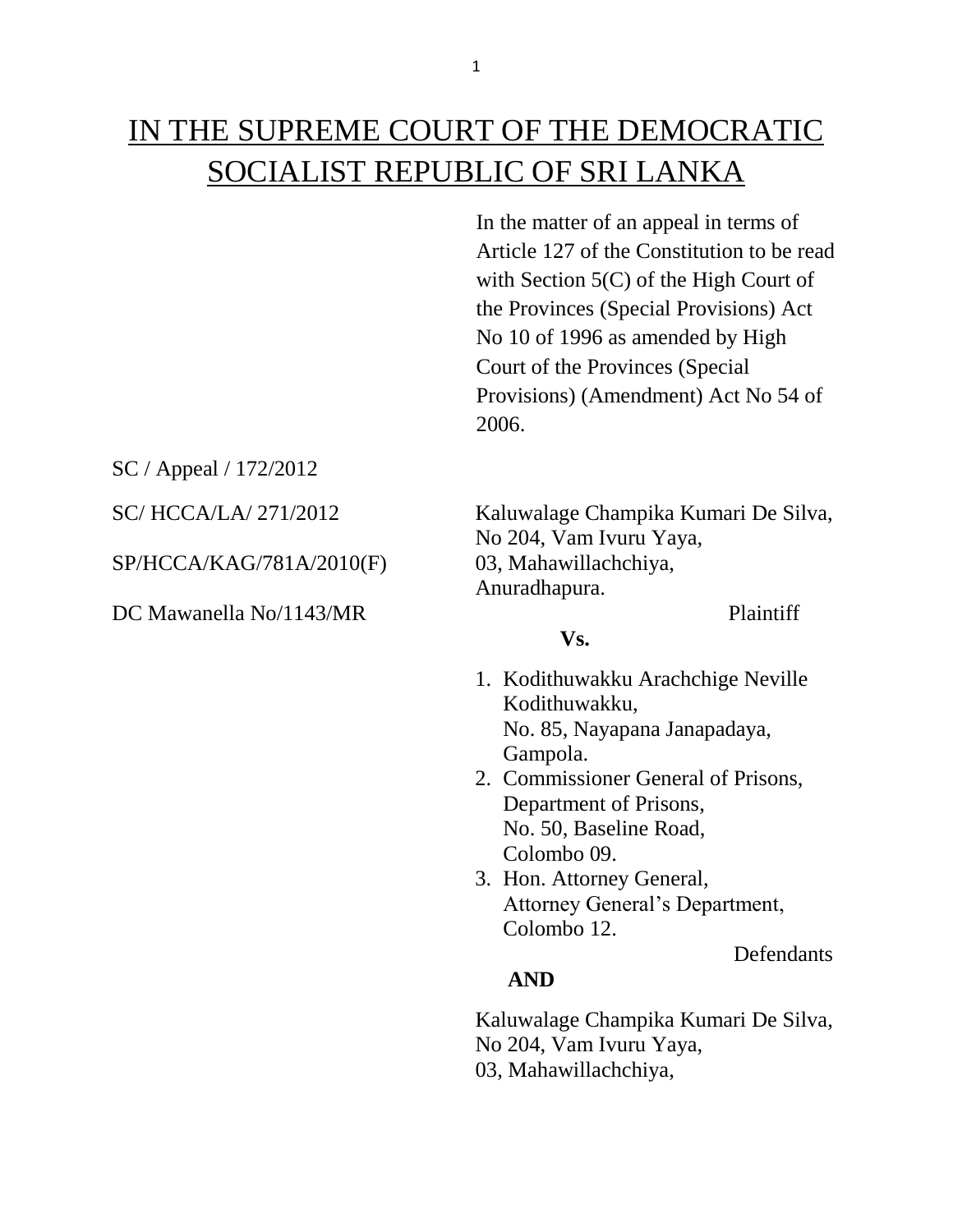Anuradhapura.

Plaintiff Appellant

#### **Vs.**

- 1. Kodithuwakku Arachchige Neville Kodithuwakku, No. 85, Nayapana Janapadaya, Gampola.
- 2. Commissioner General of Prisons, Department of Prisons, No. 50, Baseline Road, Colombo 09.
- 3. Hon. Attorney General, Attorney General's Department, Colombo 12.

Defendant Respondents

# **AND NOW BETWEEN**

 Kaluwalage Champika Kumari De Silva, No 204, Vam Ivuru Yaya, 03, Mahawillachchiya, Anuradhapura.

Plaintiff Appellant-Appellant

### **Vs.**

- 1. Kodithuwakku Arachchige Neville Kodithuwakku, No. 85, Nayapana Janapadaya, Gampola.
- 2. Commissioner General of Prisons, Department of Prisons, No. 50, Baseline Road, Colombo 09.
- 3. Hon. Attorney General, Attorney General's Department, Colombo 12.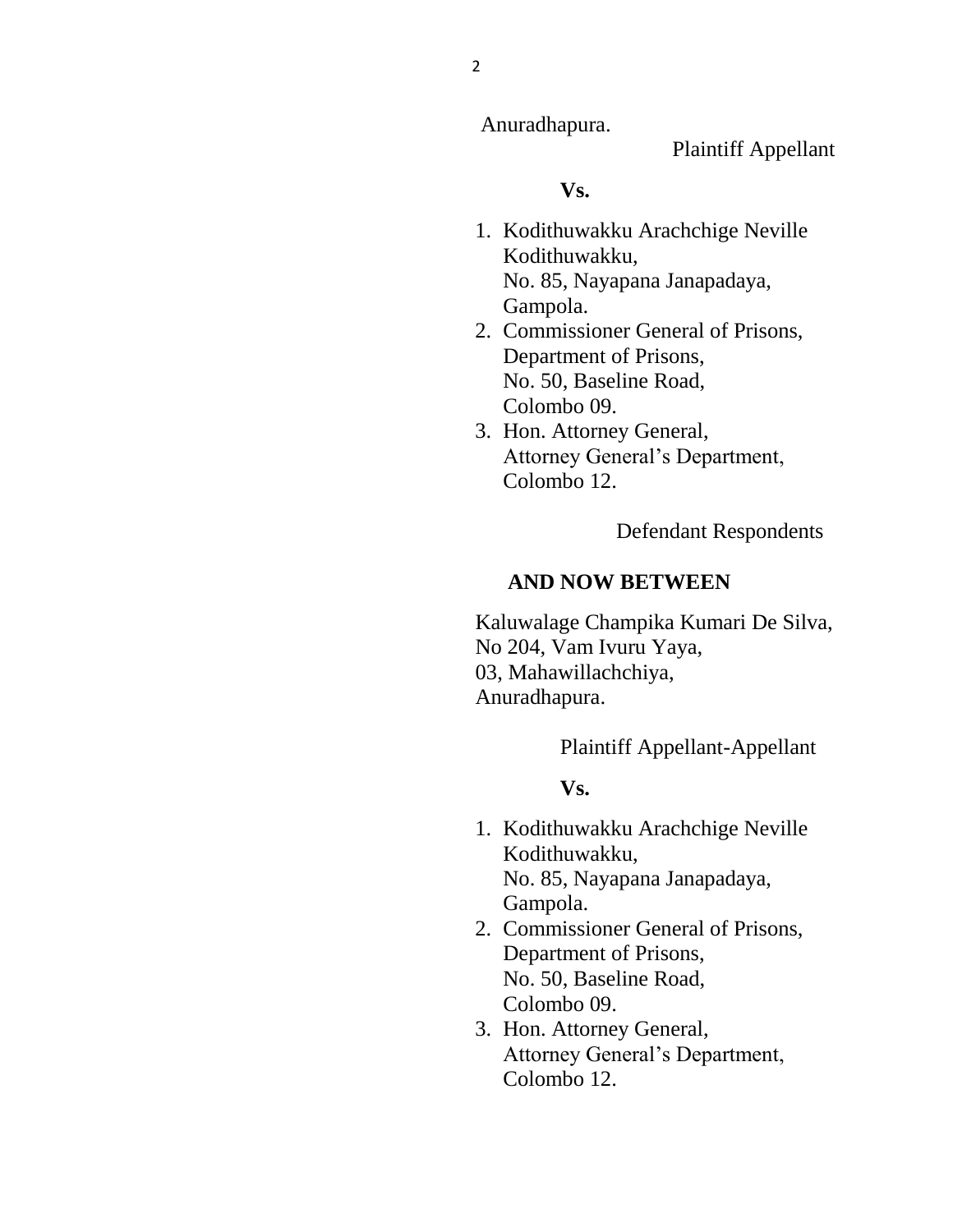Defendant Respondent-Respondents

| <b>BEFORE</b>                 |  | B.P. ALUWIHARE, PC, J.                                                                    |
|-------------------------------|--|-------------------------------------------------------------------------------------------|
|                               |  | UPALY ABEYRATHNE, J.                                                                      |
|                               |  | ANIL GOONARATNE, J.                                                                       |
|                               |  |                                                                                           |
| COUNSEL                       |  | Sudarshany Cooray for the Plaintiff<br>Appellant-Appellant                                |
|                               |  | Rajitha Perera SSC for the $2^{nd}$ & $3^{rd}$<br><b>Defendant Respondent-Respondents</b> |
| <b>WRITTEN SUBMISSION ON:</b> |  | 02.10.2012 & 25.08.2016 (Plaintiff<br>Appellant-Appellant)                                |
|                               |  | 24.12.2012 & 25.08.2016 (Defendant<br>Respondent-Respondents)                             |
|                               |  |                                                                                           |
| <b>ARGUED ON</b>              |  | 18.07.2016                                                                                |
| <b>DECIDED ON</b>             |  | 24.01.2017                                                                                |

# UPALY ABEYRATHNE, J.

The Plaintiff Appellant-Appellant (hereinafter referred to as the Appellant) has sought leave to appeal to this Court from the judgment of the Provincial High Court of Civil Appeal of the Sabaragamuwa Province holden at Kegalle dated 31.05.2012, and leave was granted on the following questions of law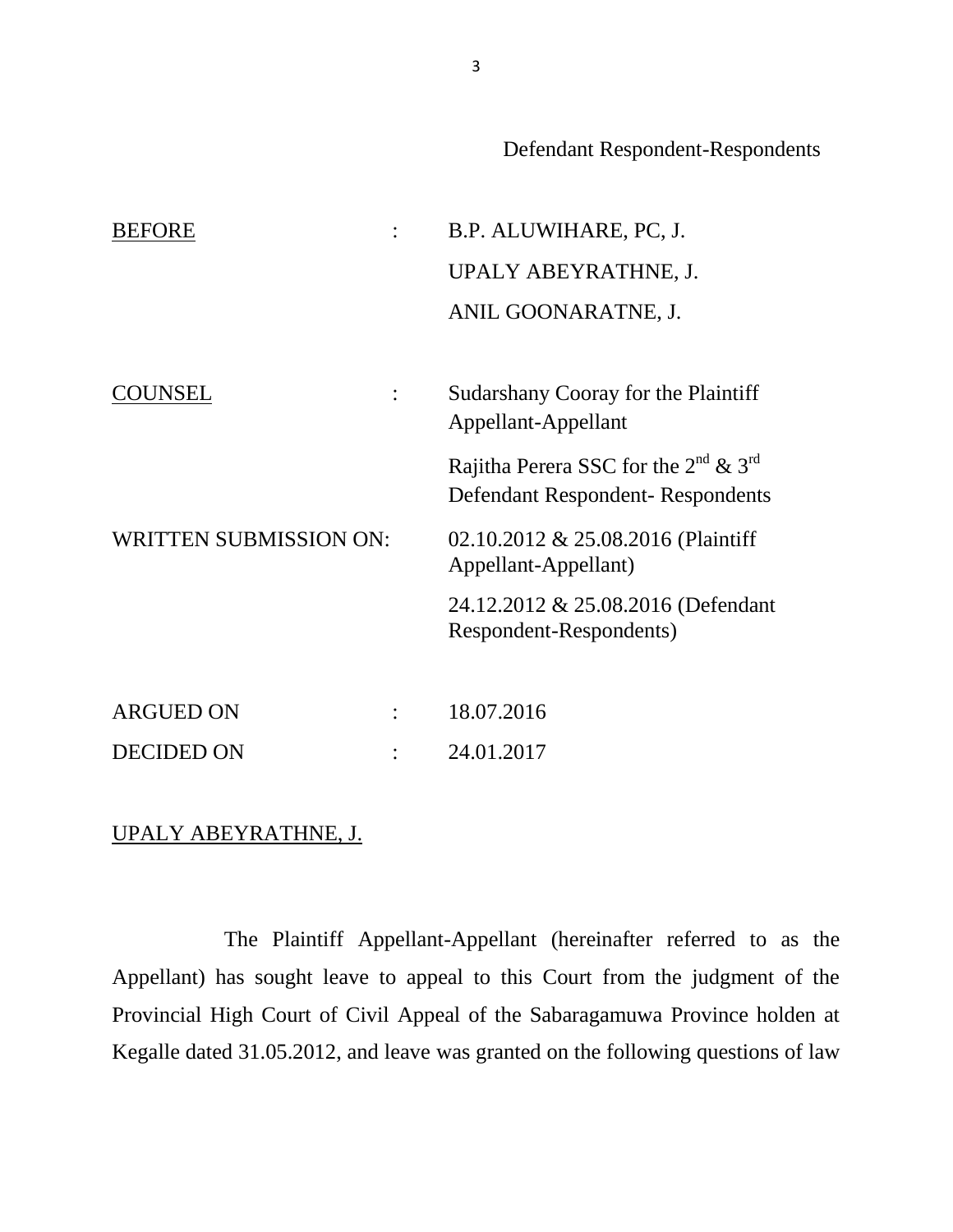set out in paragraph  $13(a)$ , (b), (c). (d) and (h) of the petition of appeal dated 08.07.2012.

- 13(a). Did the learned High Court Judges err in holding that the  $1<sup>st</sup>$ Defendant in his own evidence has proved that the accident occurred outside the scope of his employment?
	- (b). Did the learned High Court Judges err in holding that the  $2<sup>nd</sup>$ and  $3<sup>rd</sup>$  Defendants are not liable vicariously since the  $1<sup>st</sup>$ Defendant had not obtained permission from the chief jailer or the senior jailor although the  $1<sup>st</sup>$  Defendant had been ordered to take such bus on such day?
	- (c). Did the learned High Court Judges err in holding that the  $1<sup>st</sup>$ Defendant was not acting within the scope of his employment since he had not obtained specific permission to deviate from the designated route, whereas he was ordered to transport the prison officers to the wedding function?
	- (d). Did the learned High Court Judges err in holding that the  $1<sup>st</sup>$ Defendant's act was one of an independent act?
	- (h). Did the learned High Court Judges err in not appreciating the fact that the evidence led in this case proved that the journey in question on which the  $1<sup>st</sup>$  Defendant drove the bus was a journey ordered or required by the superior officers of the 1<sup>st</sup> Defendant for the benefit of the other officers of the  $2<sup>nd</sup>$ Defendant and it was not a journey for a private purpose of the 1<sup>st</sup> Defendant?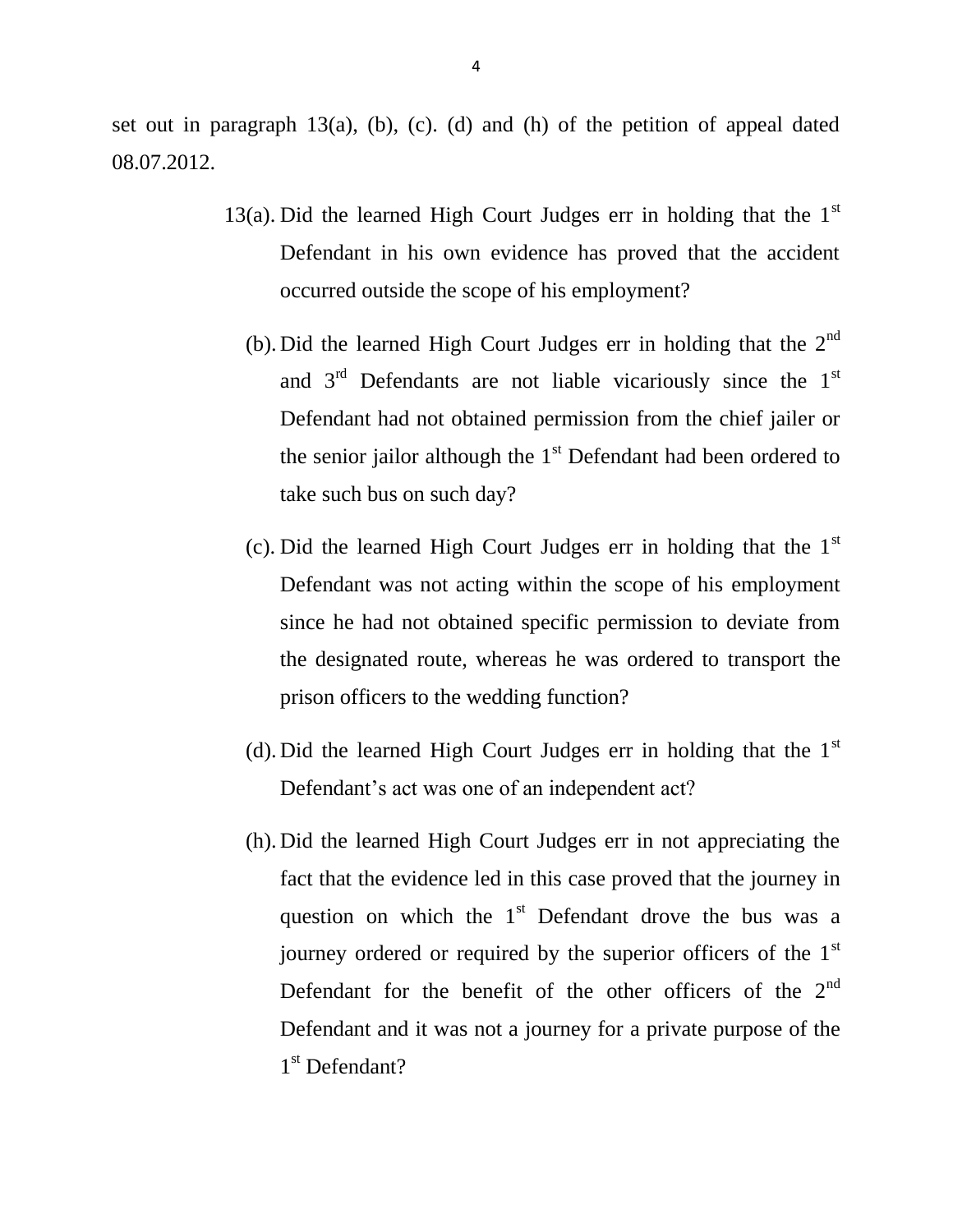According to the Appellant, on or about 22.05.2004, the Bus bearing No WP GD 6597 belonged to the Department of Prison, which was driven by the 1<sup>st</sup> Defendant Respondent-Respondent in the direction of Colombo, on Colombo Kandy road, had collided with the van bearing No 62-7523 which was driven by the husband of the Appellant. The Appellant's husband succumbed to injuries received at the said accident. The Appellant had instituted the said action against the  $1<sup>st</sup>$  2<sup>nd</sup> and 3<sup>rd</sup> Defendant Respondent-Respondents (hereinafter referred to as the 1<sup>st 2nd</sup> and 3<sup>rd</sup> Respondents) seeking to recover a sum of Rs. 1,500,000/= as damages caused to the Appellant due to loss of her husband, a sum of Rs.  $200,000/=$  as damages caused to the said van No 62-7523 and a sum of Rs. 120,000/= for inability of using the said van bearing No 62-7523 for a period of 06 months due to the said accident. The Appellant had averred that the  $2<sup>nd</sup>$  and  $3<sup>rd</sup>$ Respondent were vicariously liable for the damages caused as a result of the accident since the accident had occurred within the scope of the employment of the 1<sup>st</sup> Respondent.

The 3<sup>rd</sup> Respondents had averred that at the time of the said accident the  $1<sup>st</sup>$  Respondent was not acting within the scope his employment. Although the proceedings dated 07.02.2007 indicate an *ex-parte* trial against the 2<sup>nd</sup> Respondent, the issue No 15 has been raised by the  $2<sup>nd</sup>$  and  $3<sup>rd</sup>$  Respondents on the basis that no cause of action had arisen to the Appellant against the  $2<sup>nd</sup>$  and  $3<sup>rd</sup>$  Respondent. Hence it is apparent from the issues raised at the trial that an *inter parte* trial had been held against the  $1^{st} 2^{nd}$  and  $3^{rd}$  Respondents before the District Court. The case proceeded to trial on 15 issues. After the trial, the learned District Judge had delivered the judgment in favour of the Appellant against the  $1<sup>st</sup>$  Defendant Respondent and dismissed the action against the  $2<sup>nd</sup>$  and  $3<sup>rd</sup>$  Defendant Respondents. The Appellant and the  $1<sup>st</sup>$  Defendant Respondent both had preferred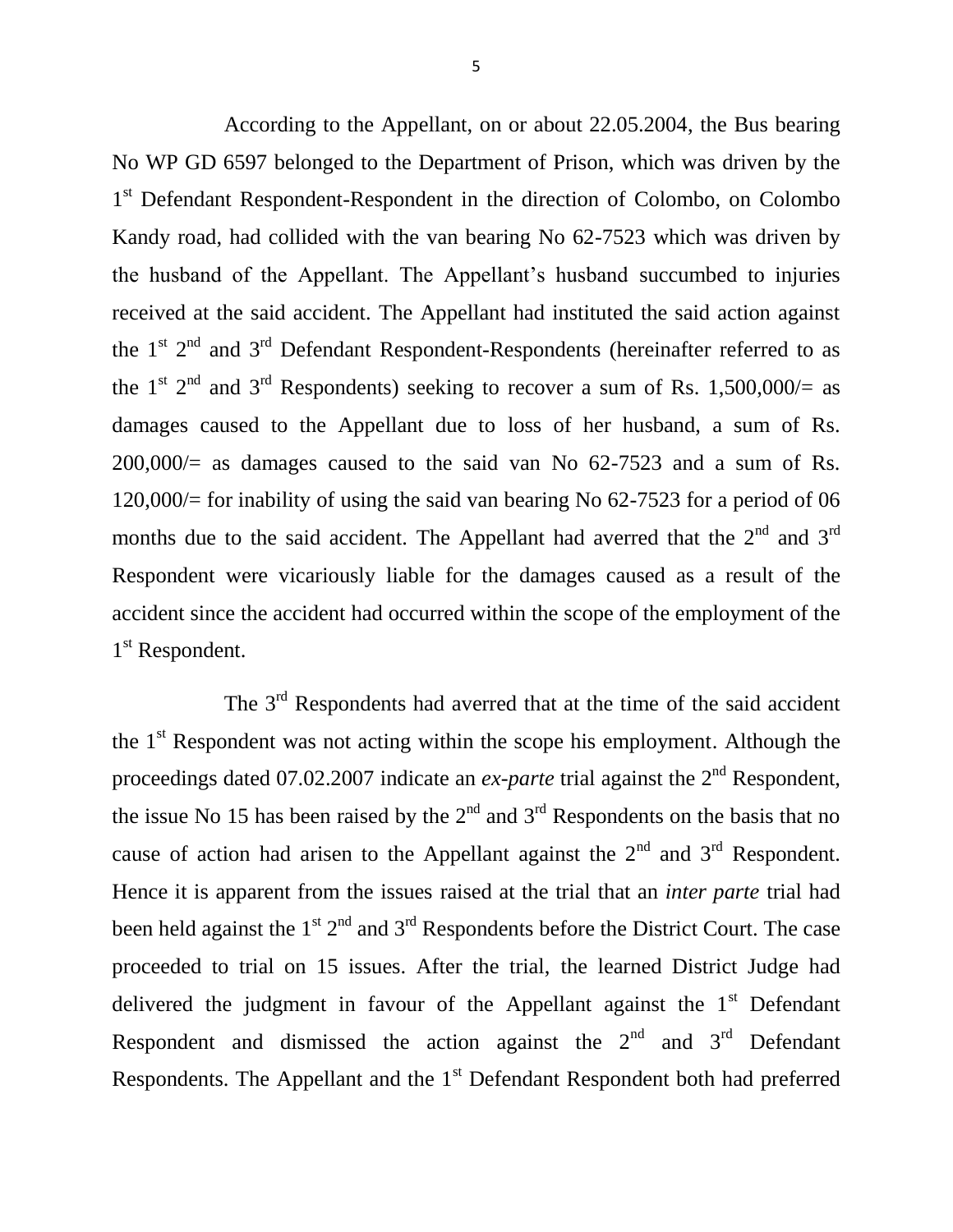two appeals to the High Court of Civil Appeal of the Sabaragamuwa Province holden at Kegalle from the said judgment of learned District Judge dated 30.09.2010. After the hearing, the High Court of Civil Appeal, by judgment dated 31.05 2012, had dismissed the said two appeals. The  $1<sup>st</sup>$  Defendant Respondent had not appealed to this court from the said judgment of the High Court.

The Plaintiff Appellant has narrated her cause of action in sub paragraphs (i) to (vi) of the paragraph 02 of the petition of appeal to this court dated  $8<sup>th</sup>$  of July 2002 as averred in her plaint dated 07.04.2006. I reproduce the said paragraph below.

- i. The Plaintiff (Appellant) is the lawful wife of Konara Mudiyanselage Piyatissa Gamini.
- ii. On or around 22.05.2004 whilst Konara Mudiyanselage Piyatissa Gamini was driving vehicle No 62-7523, such vehicle collided with Bus bearing No PGD 6597 and as a result of the said accident Konara Mudiyanselage Piyatissa Gamini succumbed to injuries on 10.09.2004.
- iii. The Bus bearing No PGD 6597 was driven by the  $1<sup>st</sup>$  Defendant and it belonged to the  $2<sup>nd</sup>$  Defendant.
- iv. The  $1<sup>st</sup>$  Defendant was driving the Bus bearing No PGD 6597 in the scope of his employment.
- v. Accordingly,  $2<sup>nd</sup>$  and  $3<sup>rd</sup>$  Defendants are liable for the actions of the 1<sup>st</sup> Defendant.
- vi. The damage caused to the Plaintiff by the death of her husband is calculated at Rs. 1,500,000/-.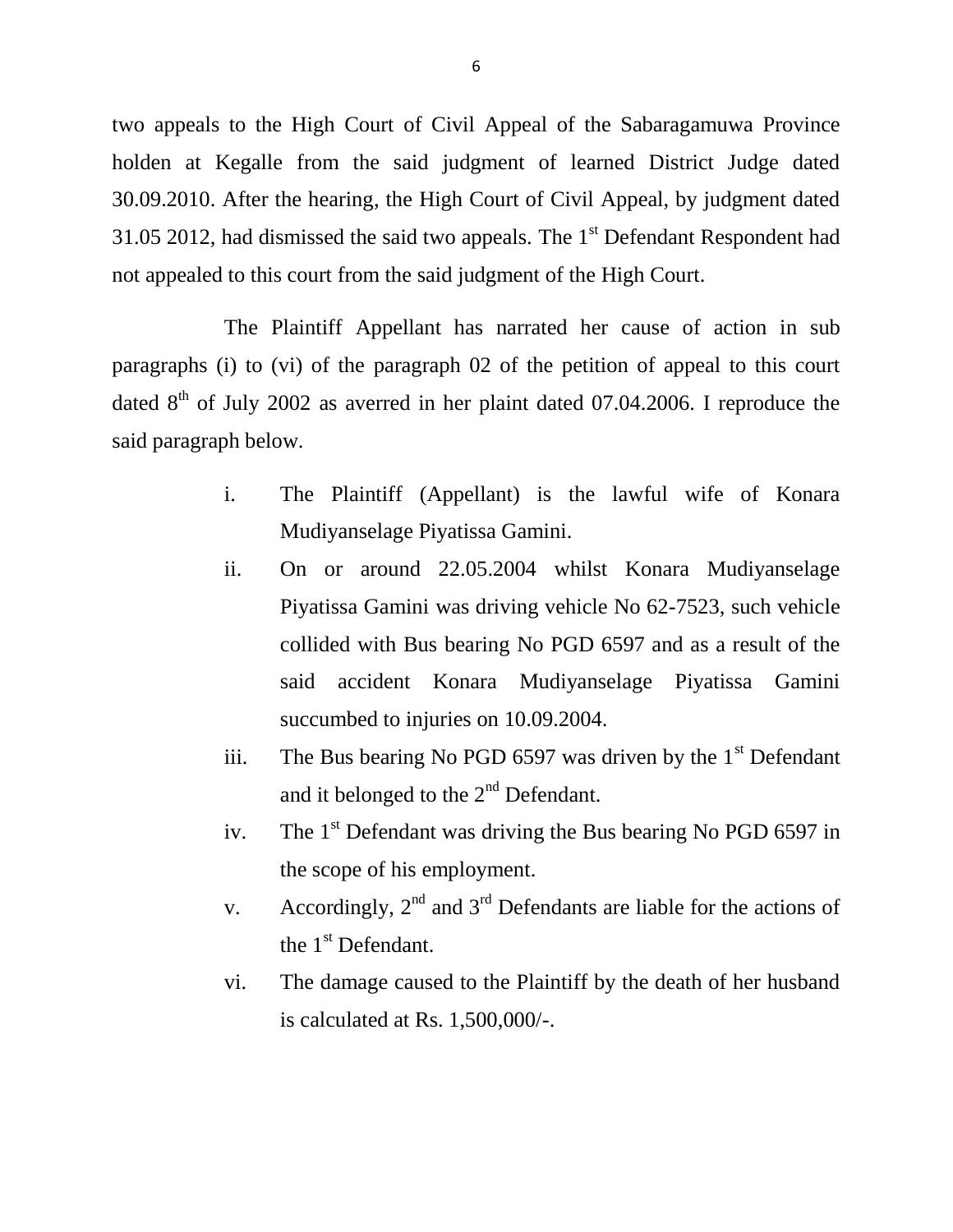The Appellant's position according to the said paragraph was that the alleged accident occurred due to the negligence of the  $1<sup>st</sup>$  Defendant Respondent-Respondent (hereinafter referred to as the  $1<sup>st</sup>$  Respondent) and at the time of the accident the 1<sup>st</sup> Respondent was acting within the scope of his employment.

The1<sup>st</sup> Respondent had filed his answer denying the said position of the Appellant and had averred that the alleged accident occurred due to the negligence of the Appellant's husband. In his answer the  $1<sup>st</sup>$  Respondent had denied the fact that at the time of the accident he was acting within the scope of his employment.

The  $2<sup>nd</sup>$  and  $3<sup>rd</sup>$  Defendant Respondent-Respondents (hereinafter referred to as the Respondents) too had filed their answers denying the position of the Appellant and had averred that at the time of the accident the  $1<sup>st</sup>$  Respondent was not serving within the scope of his employment.

The evidence of the case demonstrates the exact nature of the journey of the  $1<sup>st</sup>$  Respondent which ended up with the fatal accident in question. At the time of the accident, the  $1<sup>st</sup>$  Respondent was acting in the capacity of a driver attached to the Bogambara Prison, Kandy. It was not in dispute that on the day in question, the  $1<sup>st</sup>$  Respondent had driven the bus belonged to the Department of Prison bearing No PGD 6597 with certain employees attached to the Bogambara prison on board, towards Mawanella to facilitate the said employees to participate at a wedding ceremony. However, the said function was not an official function. According to evidence, the  $1<sup>st</sup>$  Respondent had not obtained any specific authority or permission from his superior officers for the said journey to Mawanella, which is a fact admitted by the  $1<sup>st</sup>$  Respondent.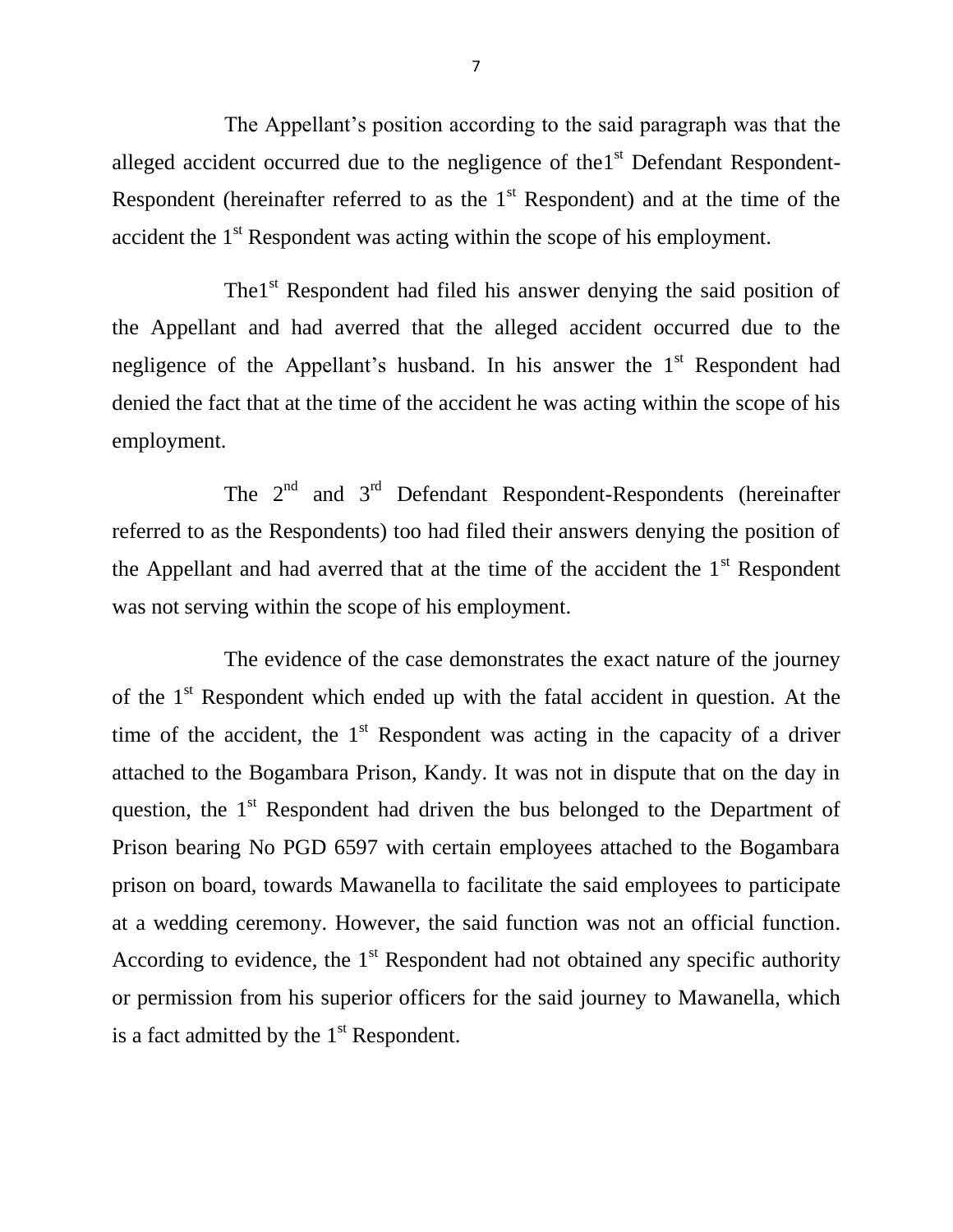The  $2<sup>nd</sup>$  and  $3<sup>rd</sup>$  Respondents took up the position that the  $1<sup>st</sup>$ Respondent had engaged in an unauthorized journey and therefore they were not vicariously liable for the damage caused to the Appellant. They had led evidence to prove the fact that the employees of the  $2<sup>nd</sup>$  Respondent's Department are subject to the control of circulars issued by the Commissioner General of Prison and the Superintendent Circulars issued by the Superintendent of the relevant Prison. Accordingly, since the  $1<sup>st</sup>$  Respondent was attached to the Bogambara Prison he was subjected to the control of circulars issued by the Commissioner General of Prison and also the Superintendent Circulars issued by the Superintendent of the Bogambara Prison. The  $1<sup>st</sup>$  Respondent had not denied the said circulars of the Prison.

The 2<sup>nd</sup> and 3<sup>rd</sup> Respondent produced the Superintendent Circular No 42/2003 marked 3V2 issued by the Superintendent of the Bogambara Prison with regard to the use of the vehicles belonged to the Bogambara Prison. It appears that the said circular had been issued having considered the instances where the prison vehicles had been taken out of the prison premises without obtaining any prior approval. According to the said Superintendent Circular 3V2 when vehicles need to be taken out of the premises of the Bogambara Prison, the reasons for taking the vehicle out of the premises should be stated in the relevant register and the vehicles should be taken out subject to approval of the Superintendent or an Assistant Superintendent of the Bogambara Prison.

The 1<sup>st</sup> Respondent, in his evidence, admitted that he had not followed the said procedure laid down in the said circular 3V2 and also, he had not obtained the approval of the Superintendent or an Assistant Superintendent of Bogambara Prison prior to the taking the said vehicle out of the Prison Premises. The 1<sup>st</sup> Respondent had stated that he was ordered by the Transport Section to take the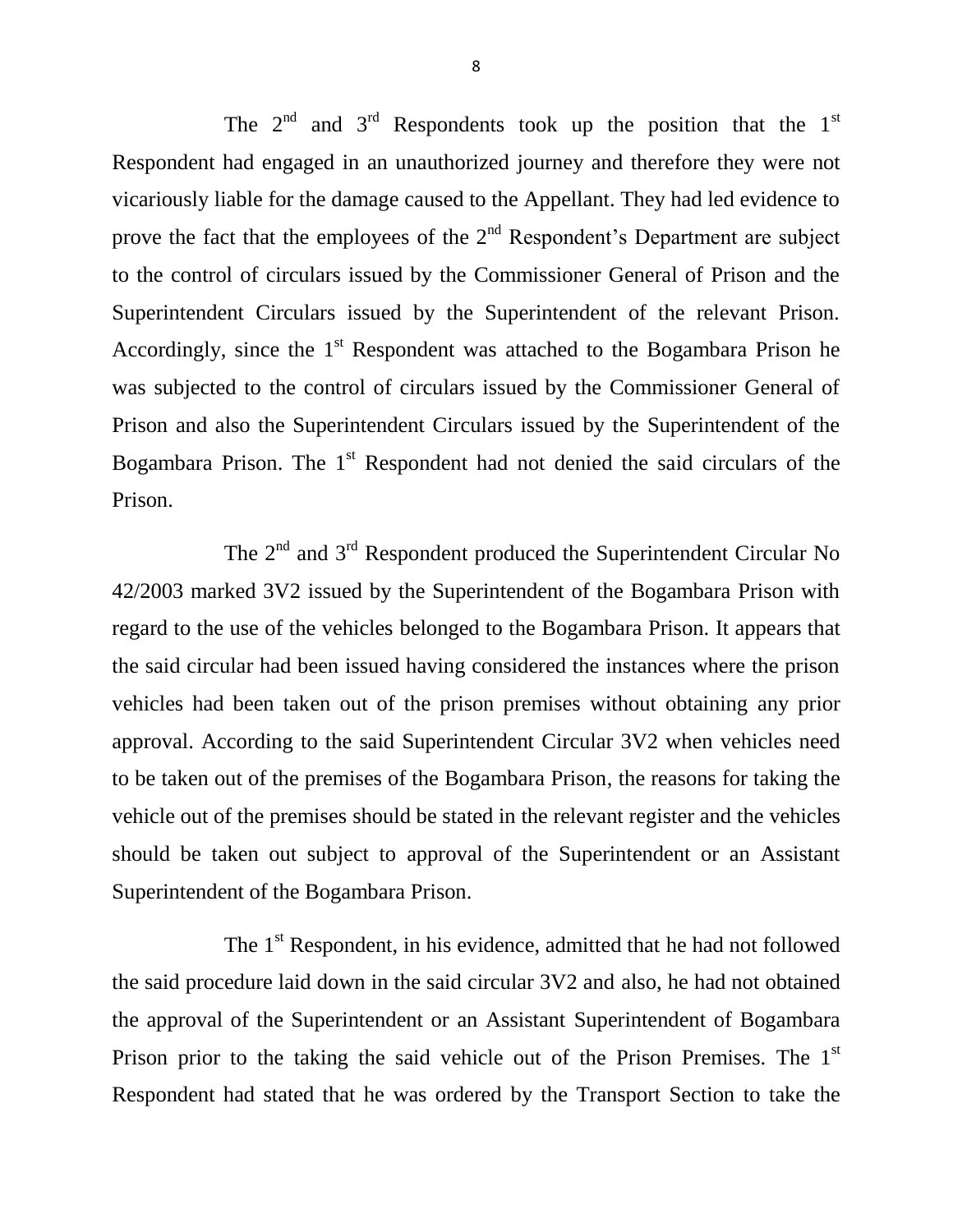said bus to facilitate the officers of the Prison to participate at a wedding ceremony to be held at Mawanella. But he had not produced such an order given by the Transport Section. It is interesting to note that the witness Wickremage Mahesh Janakantha Rathnayake, who testified for the case of the  $1<sup>st</sup>$  Respondent, had stated at page 146 of the brief that he with Several Officers met the Jailor of the Transport Section and obtained the permission to take the vehicle out of the prison premises. Said evidence clearly demonstrate that the  $1<sup>st</sup>$  Respondent had failed to comply with the procedure laid down in the circular marked 3V2.

It is important to note that the Superintendent Circular marked 3V3 contained specific directions given to the Jailor of the transport section when vehicles are being taken out of the City limits. According to the said circular 3V3, special permission of the Superintendent or an Assistant Superintendent of Prison should be obtained when vehicles are to be taken outside the City limits. It is apparent from the said circular 3V3, in order to take a vehicle outside the City limits written approval of the Superintendent or an Assistant Superintendent of Prison should be obtained. Such application should contain;

- The name of the applicant or the section,
- The nature of the duty involved,
- The name of the driver and the vehicle to be used, and
- A certificate verifying whether any other vehicle of another prison is coming to the Bogambara prison for the same duty.

No such application had been made for the purpose of taking the said bus to Mawanella. Accordingly, totality of evidence clearly establish that the 1<sup>st</sup> Respondent had not complied with the requirements of circulars 3V2 and 3V3 before taking the alleged vehicle out of the prison premises and outside the City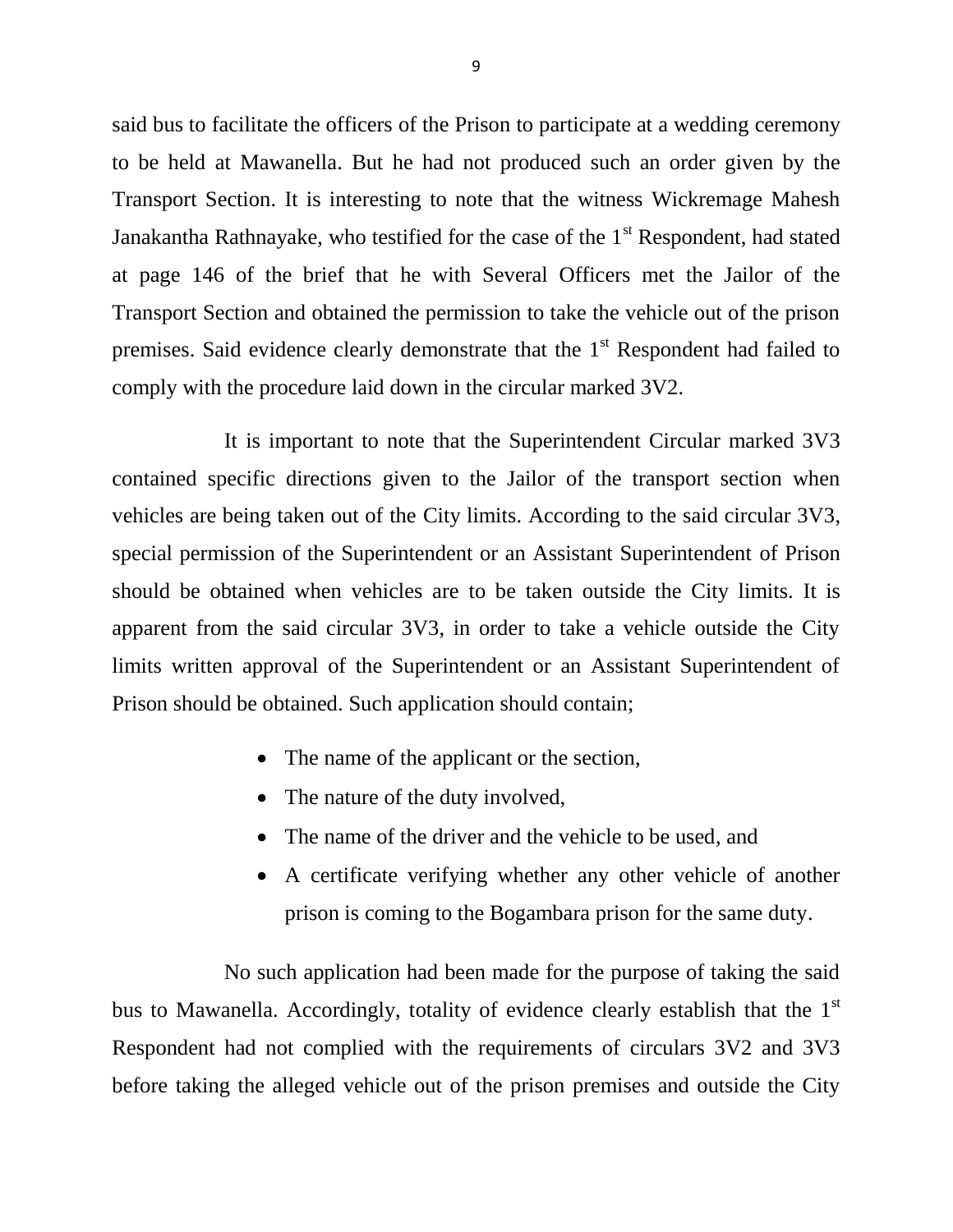limits. This is ample evidence to conclude that the alleged journey to Mawanella was an unauthorized journey. At such instances, should the master be liable vicariously for the acts of his servants?

Although in the general run of cases, the duty of both master and servant is the same, for a master to be liable he must owe a duty of care to the deceased. Such a duty of care would arise only if the act of the servant falls within the scope of servant's employment.

As stated by Lord Denning MR in *Young Vs. Edward Box & Co. Ltd. (1951) 1 TLR 789, 793* "In every case where it is sought to make the master liable for the conduct of his servant, the first question is to see whether the servant was liable. If the answer is 'Yes', the second question is to see whether the employer must shoulder the servant's liability."

In the case of *De Silva Vs. Dharmasena 59 C.L.W. 92* the plaintiff was injured while travelling in a car owned by the  $1<sup>st</sup>$  Defendant and driven by the  $2<sup>nd</sup>$ Defendant. The  $2<sup>nd</sup>$  Defendant, who was employed as a driver by the  $1<sup>st</sup>$  Defendant while travelling on the  $1<sup>st</sup>$  Defendant's business, picked up several passengers of whom the Plaintiff was one. The  $2<sup>nd</sup>$  Defendant had been expressly forbidden to take such passengers. It was held that "Inasmuch as the  $2<sup>nd</sup>$  Defendant was acting outside the scope of his employment the  $1<sup>st</sup>$  Defendant was not liable to the Plaintiff."

In *Twine vs. Beans Express Ltd., (1946) 1 All RE 202, (1946) 175 LT*  131 CA. where the employers had expressly instructed their drivers not to allow unauthorized persons to travel on their vehicles and affixed a notice to this effect on the driver's van. Despite this, the driver gave a lift to a person who was killed by reason of the driver's negligence. The Court of Appeal held that "he was acting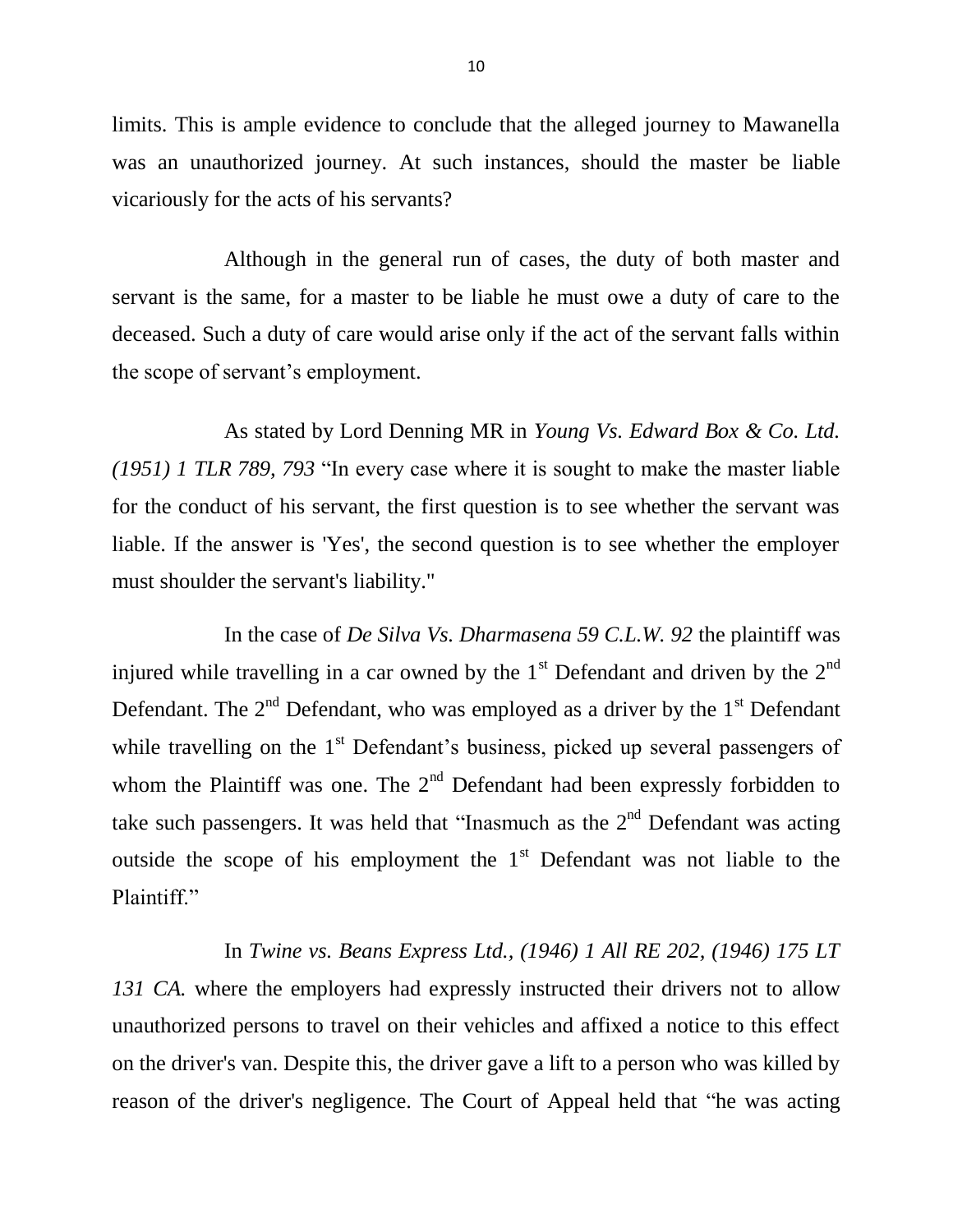outside the scope of employment and accordingly his employers were not liable. The act of giving a lift to an unauthorized person is not merely a wrongful mode of performing an act of a class which the driver is employed to perform but the performance of an act of a class which he was not authorized to perform at all and hence he was acting outside the course or scope of his employment. Where a servant acts outside the course of employment he ceases *Pro hac vice* to be a servant; an act done solely for the servant's own interests and purposes, and outside his authority is not done in the course of his employment, even though it may have been done during his employment."

This principle of law was followed in *Conway vs. George Wimpey & Co. Ltd., (1951) 2 KB 266.* A number of contractors were employed in work at the Heathrow Airport. The defendant company had instituted a bus service for their own employees and the driver was prohibited by the defendant company from giving lifts to anyone other than their own employees. A non-employee of the company had travelled in the bus and due to the negligence of the driver had been injured. Asquith, LJ held that the act of the driver in giving a lift to the plaintiff was outside the scope of his employment. It was not merely a wrongful mode of performing an act of the class which the driver was employed to perform but was the performance of an act which he was not employed to perform.

In the case of *Sarath Kumara Perera vs. Winifred Keerthiwansa and Others [1993] 2 SLR 274 (SC)* G.P.S. De Silva, CJ, quoting Salmond Law of Torts, observed that "The fact that the car carried a red number plate is a crucial, undisputed fact in this case. The red number plate constituted a representation that it was a car authorized to carry passengers for a fee. The secret instructions given by the defendant to Sally were unknown to the public. There was no notice inside the car prohibiting the presence of unauthorized passengers. It is significant that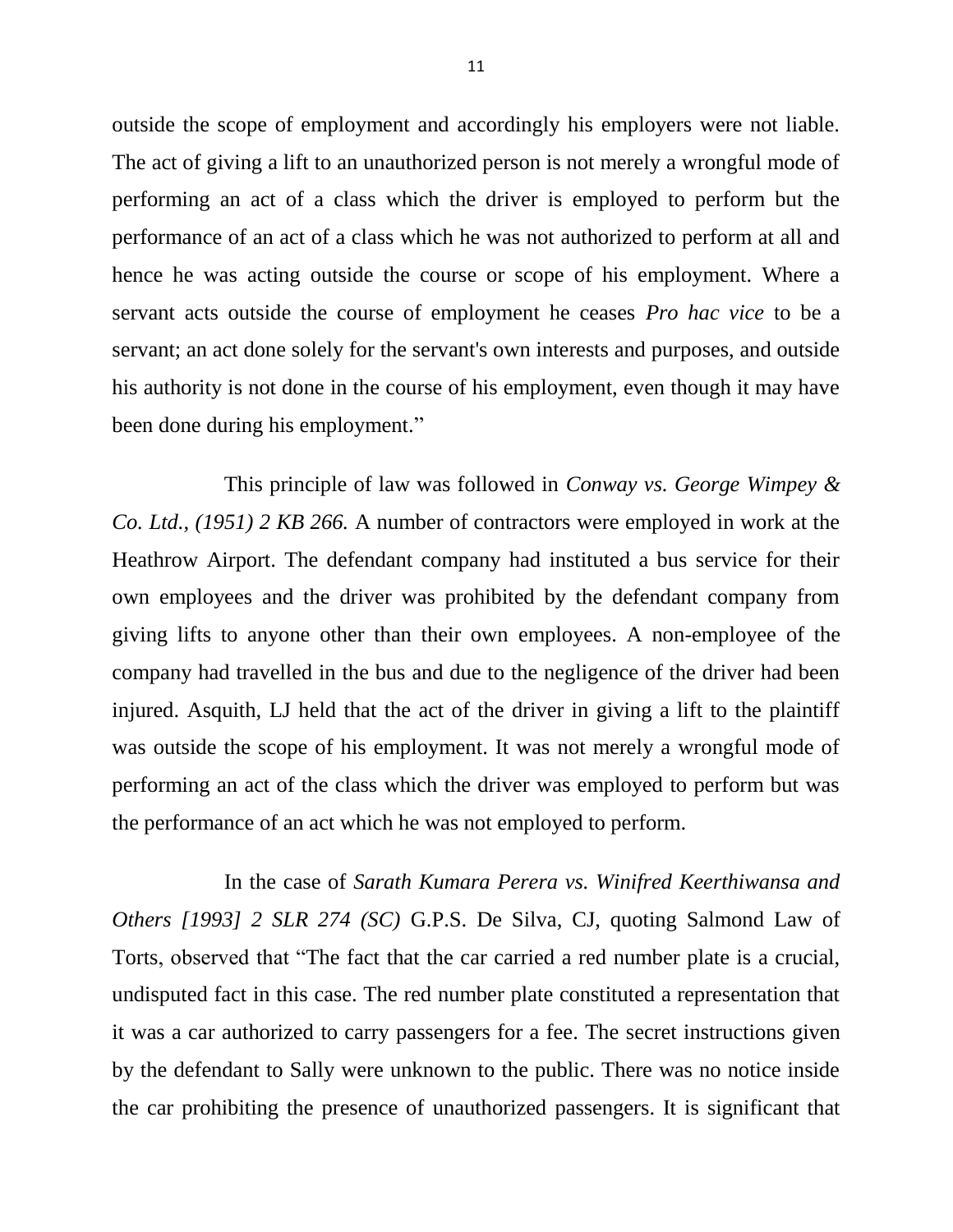Sally stopped the car in front of the bus stand at Kurunegala and it was there that the deceased got into the car with the consent of Sally. He was carrying 03 passengers picked up at different places.

Referring to the distinction between implied and ostensible authority Salmond States; "There is a difference between implied authority and ostensible authority. The servant's act may be an authorized act for the purposes of vicarious liability even if it is done solely for his own purposes if in the circumstances the permission of the master can be implied. Ostensible authority is different; it may be held to exist if, whatever the true state of affairs, the stranger had been misled by appearances." (Salmond Law of Torts 19th Edition page 524)."

Authorities clearly demonstrate that the answer to the question whether the master is vicariously liable for the act of his servant depends on the facts and circumstances of each case. In the present case before me, the question before the court was whether the  $1<sup>st</sup>$  Defendant Respondent was acting within the scope of his employment by taking the said bus outside the  $2<sup>nd</sup>$  Respondent's premises for the wedding function. Having regard to the above legal authorities and also bearing in mind the specific regulations stipulated in 3 R 2 and 3 R 3, is it possible to say that the  $1<sup>st</sup>$  Defendant Respondent was acting under the implied authority or ostensible authority of the  $2<sup>nd</sup>$  Defendant Respondent. My answer is 'no'.

"Unless the wrong falls within the scope of the servant's employment the employer is not liable at common law…. The focus is not so much on the wrong committed by the servant as upon the act he is doing when he commits the wrong. The act will be within the scope of the employment if it has been expressly or impliedly authorised by the employer or is sufficiently connected with the